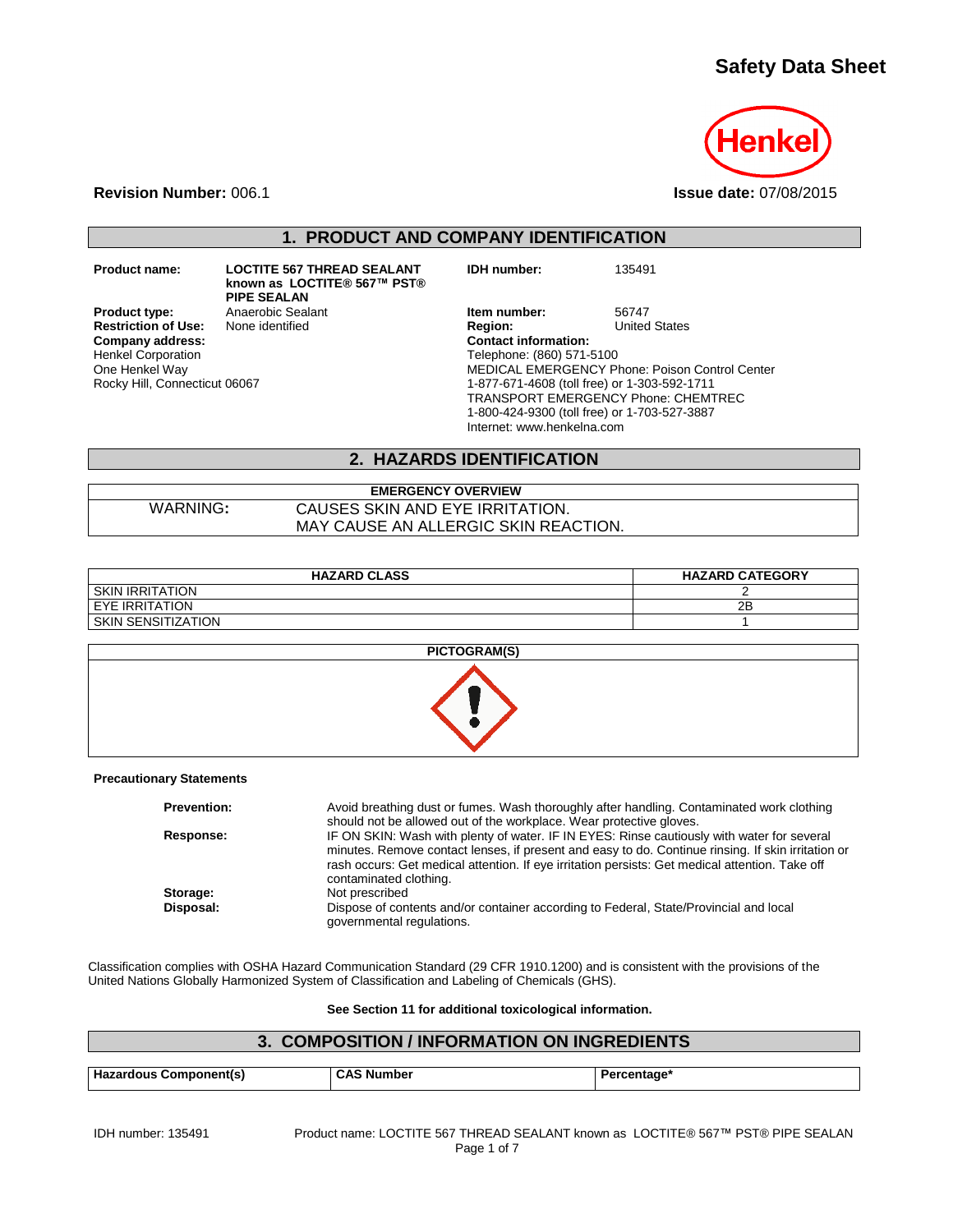| Polyglycol dimethacrylate              | Proprietary     | $10 - 30$ |
|----------------------------------------|-----------------|-----------|
| Polyglycol laurate                     | Proprietary     | $10 - 30$ |
| Ethene, tetrafluoro-, homopolymer      | $9002 - 84 - 0$ | $5 - 10$  |
| Titanium dioxide                       | 13463-67-7      | $1 - 5$   |
| Silica, amorphous, fumed, crystal-free | 112945-52-5     | $1 - 5$   |
| Saccharin                              | $81 - 07 - 2$   | $1 - 5$   |
| Epoxy resin                            | Proprietary     | - 5       |
| Cumene hydroperoxide                   | $80 - 15 - 9$   | $0.1 - 1$ |
| Ethylene glycol                        | 107-21-1        | $0.1 - 1$ |
| Cumene                                 | 98-82-8         | $0.1 - 1$ |

\* Exact percentage is a trade secret. Concentration range is provided to assist users in providing appropriate protections.

| <b>4. FIRST AID MEASURES</b>          |                                                                                                                                                                             |  |  |
|---------------------------------------|-----------------------------------------------------------------------------------------------------------------------------------------------------------------------------|--|--|
| Inhalation:                           | Move to fresh air. If not breathing, give artificial respiration. If breathing is<br>difficult, give oxygen. Get medical attention.                                         |  |  |
| Skin contact:                         | Immediately flush skin with plenty of water (using soap, if available). Remove<br>contaminated clothing and footwear. Wash clothing before reuse. Get medical<br>attention. |  |  |
| Eye contact:                          | Rinse immediately with plenty of water, also under the eyelids, for at least 15<br>minutes. Get medical attention.                                                          |  |  |
| Ingestion:                            | DO NOT induce vomiting unless directed to do so by medical personnel.<br>Never give anything by mouth to an unconscious person. Get medical<br>attention.                   |  |  |
| Symptoms:                             | See Section 11.                                                                                                                                                             |  |  |
| <b>5. FIRE FIGHTING MEASURES</b>      |                                                                                                                                                                             |  |  |
| <b>Extinguishing media:</b>           | Water spray (fog), foam, dry chemical or carbon dioxide.                                                                                                                    |  |  |
| Special firefighting procedures:      | Wear self-contained breathing apparatus and full protective clothing, such as<br>turn-out gear. In case of fire, keep containers cool with water spray.                     |  |  |
| Unusual fire or explosion hazards:    | Uncontrolled polymerization may occur at high temperatures resulting in<br>explosions or rupture of storage containers.                                                     |  |  |
| Hazardous combustion products:        | Oxides of carbon. Oxides of nitrogen. Oxides of sulfur. Toxic fluorine<br>compounds. Irritating organic vapours.                                                            |  |  |
| <b>6. ACCIDENTAL RELEASE MEASURES</b> |                                                                                                                                                                             |  |  |

**Use personal protection recommended in Section 8, isolate the hazard area and deny entry to unnecessary and unprotected personnel.**

| <b>Environmental precautions:</b> | Do not allow product to enter sewer or waterways.                                                                                                                                                                                                                                                                                                                                                                                                                            |  |
|-----------------------------------|------------------------------------------------------------------------------------------------------------------------------------------------------------------------------------------------------------------------------------------------------------------------------------------------------------------------------------------------------------------------------------------------------------------------------------------------------------------------------|--|
| Clean-up methods:                 | Remove all sources of ignition. Evacuate and ventilate spill area; dike spill to<br>prevent entry into water system; wear full protective equipment during clean-<br>up. Soak up with inert absorbent material (e.g. sand, silica gel, acid binder,<br>universal binder, sawdust). Scrape up as much material as possible. Store in a<br>partly filled, closed container until disposal. Refer to Section 8 "Exposure"<br>Controls / Personal Protection" prior to clean up. |  |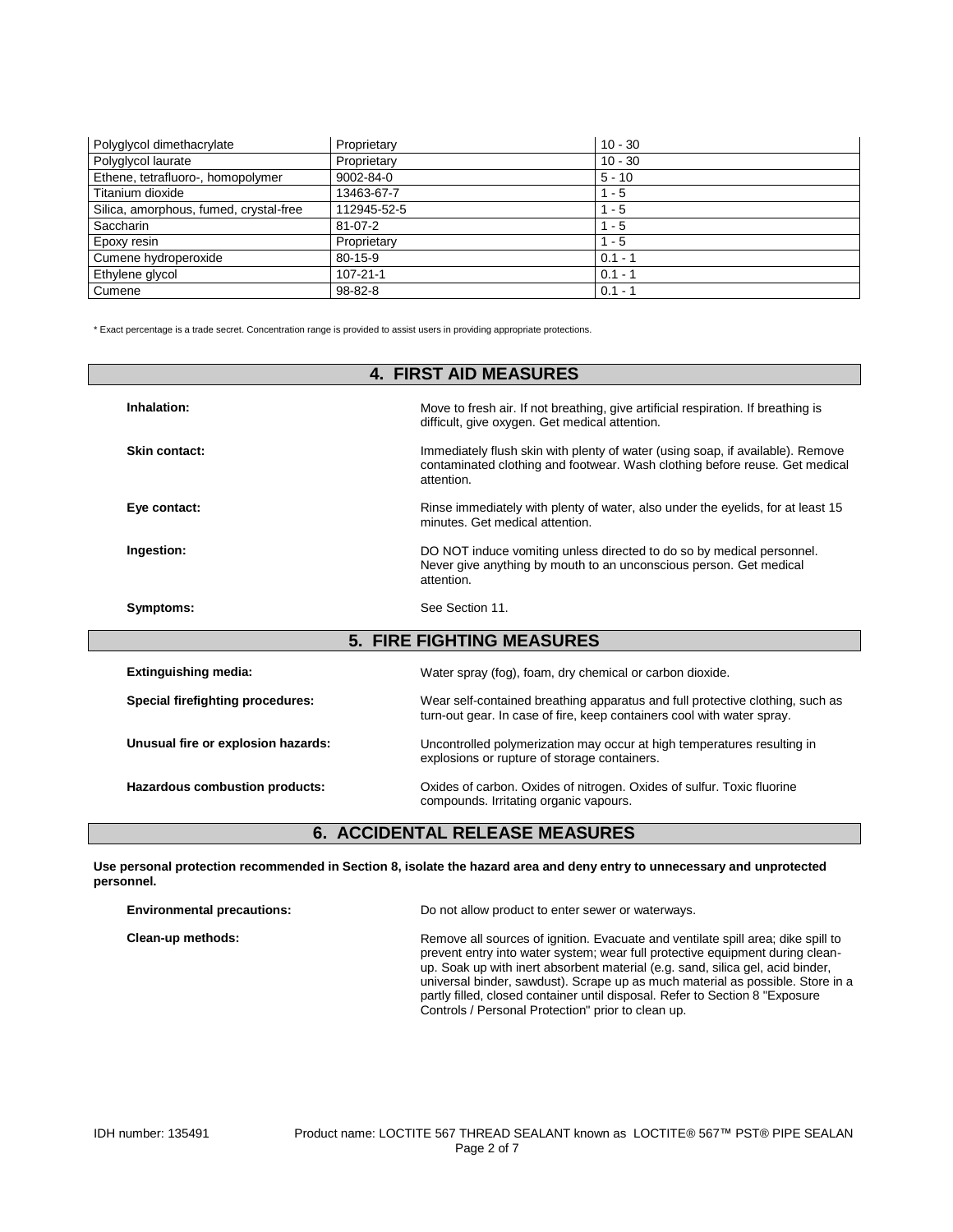## **7. HANDLING AND STORAGE**

Handling: **Handling:** Use only with adequate ventilation. Prevent contact with eyes, skin and clothing. Do not breathe vapor and mist. Wash thoroughly after handling. Keep container closed. Refer to Section 8.

Storage: Storage: For safe storage, store at or below 38 °C (100.4 °F) Keep in a cool, well ventilated area away from heat, sparks and open flame. Keep container tightly closed until ready for use.

**For information on product shelf life contact Henkel Customer Service at (800) 243-4874.**

## **8. EXPOSURE CONTROLS / PERSONAL PROTECTION**

**Employers should complete an assessment of all workplaces to determine the need for, and selection of, proper exposure controls and protective equipment for each task performed.**

| <b>Hazardous Component(s)</b>          | <b>ACGIH TLV</b>                                                       | <b>OSHA PEL</b>                     | <b>AIHA WEEL</b>                           | <b>OTHER</b>                                                       |
|----------------------------------------|------------------------------------------------------------------------|-------------------------------------|--------------------------------------------|--------------------------------------------------------------------|
| Polyglycol dimethacrylate              | None                                                                   | None                                | None                                       | None                                                               |
| Polyglycol laurate                     | None                                                                   | None                                | None                                       | None                                                               |
| Ethene, tetrafluoro-, homopolymer      | None                                                                   | None                                | None                                       | 10 mg/m3 TWA Total<br>dust.<br>5 mg/m3 TWA<br>Respirable fraction. |
| Titanium dioxide                       | 10 mg/m3 TWA                                                           | 15 mg/m3 PEL Total<br>dust.         | None                                       | None                                                               |
| Silica, amorphous, fumed, crystal-free | 10 mg/m3 TWA<br>Inhalable dust.<br>3 mg/m3 TWA<br>Respirable fraction. | 20 MPPCF TWA<br>$0.8$ mg/m $3$ TWA  | None                                       | None                                                               |
| Saccharin                              | None                                                                   | None                                | None                                       | None                                                               |
| Epoxy resin                            | None                                                                   | None                                | None                                       | None                                                               |
| Cumene hydroperoxide                   | None                                                                   | None                                | 1 ppm $(6 \text{ mg/m3})$<br>TWA<br>(SKIN) | None                                                               |
| Ethylene glycol                        | 100 mg/m3 Ceiling<br>Aerosol.                                          | None                                | None                                       | None                                                               |
| Cumene                                 | 50 ppm TWA                                                             | 50 ppm (245 mg/m3)<br>PEL<br>(SKIN) | None                                       | None                                                               |

| <b>Engineering controls:</b>   | Provide adequate local exhaust ventilation to maintain worker exposure below<br>exposure limits.                                                                                                                                                                                                              |
|--------------------------------|---------------------------------------------------------------------------------------------------------------------------------------------------------------------------------------------------------------------------------------------------------------------------------------------------------------|
| <b>Respiratory protection:</b> | Use a NIOSH approved supplied air respirator with an organic cartridge if the<br>potential to exceed established exposure limits exists. If this material is<br>handled at elevated temperatures or under mist forming conditions, without<br>engineering controls, a NIOSH approved respirator must be used. |
| Eye/face protection:           | Safety goggles or safety glasses with side shields. Full face protection should<br>be used if the potential for splashing or spraying of product exists. Safety<br>showers and eye wash stations should be available.                                                                                         |
| Skin protection:               | Neoprene, Butyl-rubber, or nitrile-rubber gloves. Use chemical resistant,<br>impermeable clothing including gloves and either an apron or body suit to<br>prevent skin contact.                                                                                                                               |

## **9. PHYSICAL AND CHEMICAL PROPERTIES**

**Physical state:** Paste Paste<br> **Color:** Paste Polonial Physical Paste Paste Polonial Physical Physical Physical Physical Physical Physical Physical Physical Physical Physical Physical Physical Physical Physical Physical Ph **Color:** White **Odor:** Mild **Odor threshold:** Not available. **pH:** Not applicable

IDH number: 135491 Product name: LOCTITE 567 THREAD SEALANT known as LOCTITE® 567™ PST® PIPE SEALAN Page 3 of 7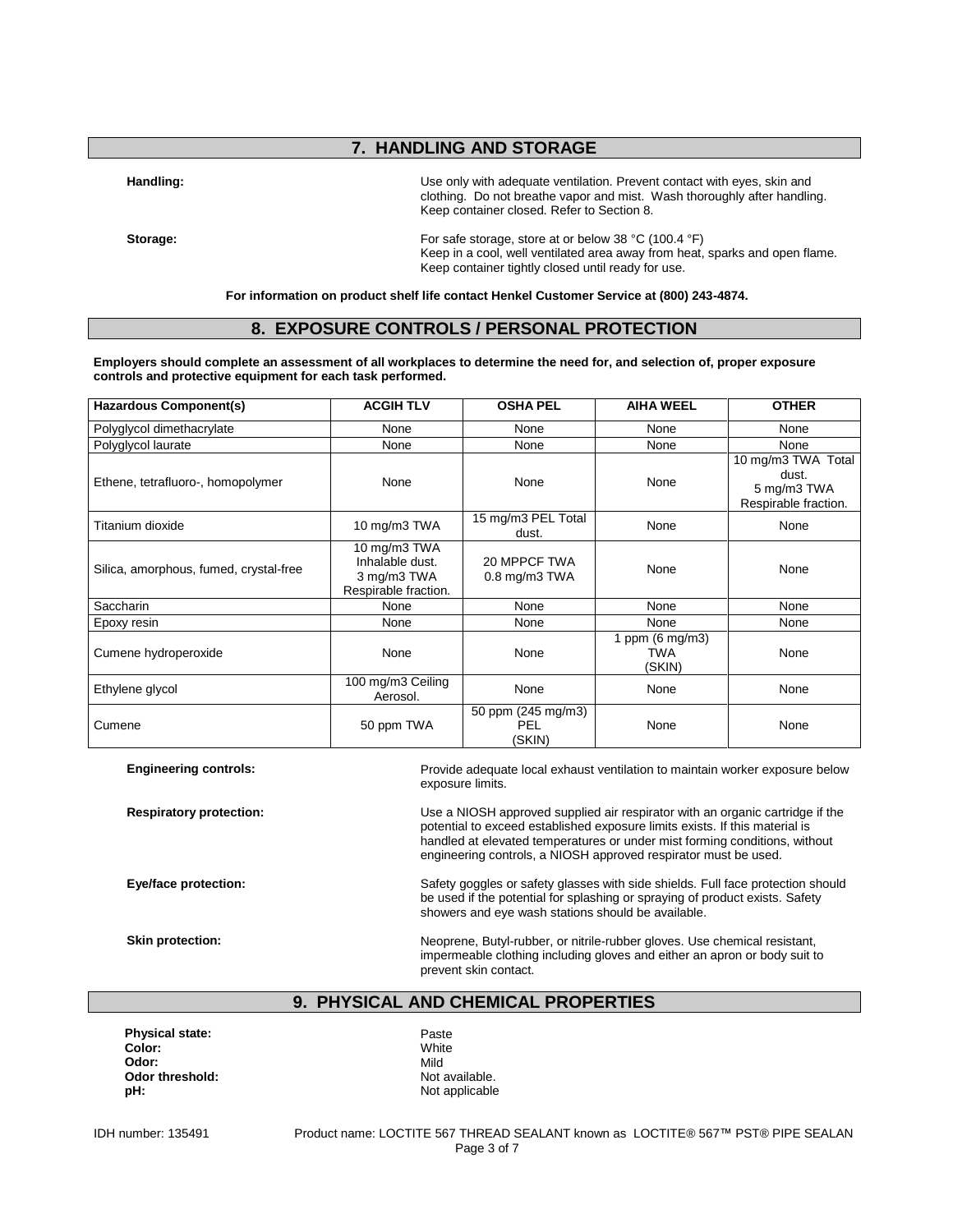| Vapor pressure:                          | $<$ 5 mm hg (27 °C (80.6 °F))                                     |
|------------------------------------------|-------------------------------------------------------------------|
| Boiling point/range:                     | $>$ 300 °F ( $>$ 148.9 °C) None                                   |
| Melting point/ range:                    | Not available.                                                    |
| Specific gravity:                        | 1.14                                                              |
| Vapor density:                           | Not available.                                                    |
| Flash point:                             | $> 93.3$ °C ( $> 199.94$ °F)                                      |
| Flammable/Explosive limits - lower:      | Not available.                                                    |
| Flammable/Explosive limits - upper:      | Not available.                                                    |
| <b>Autoignition temperature:</b>         | Not available.                                                    |
| <b>Evaporation rate:</b>                 | Not available.                                                    |
| Solubility in water:                     | Slight                                                            |
| Partition coefficient (n-octanol/water): | Not available.                                                    |
| <b>VOC content:</b>                      | 0.13 %; 1.38 g/l Method 40 CFR Part 63 Appendix A to Subpart PPPP |
| Viscosity:                               | Not available.                                                    |
| <b>Decomposition temperature:</b>        | Not available.                                                    |

## **10. STABILITY AND REACTIVITY**

| Stability:                                  | Stable under normal conditions of storage and use.                                                                                                            |  |
|---------------------------------------------|---------------------------------------------------------------------------------------------------------------------------------------------------------------|--|
| Hazardous reactions:                        | None under normal processing. Polymerization may occur at elevated temperature or in the<br>presence of incompatible materials.                               |  |
| <b>Hazardous decomposition</b><br>products: | Oxides of nitrogen. Oxides of carbon. Oxides of sulfur. Toxic fluorine compounds. Phenolics.<br>Irritating organic vapours.                                   |  |
| Incompatible materials:                     | Free radical initiators. Amines. Aldehydes. Alkalis. copper Aluminum. Rust. Bases. Acids.<br>Strong oxidizing agents. Peroxides. Iron. Reducing agents. Zinc. |  |
| <b>Reactivity:</b>                          | Not available.                                                                                                                                                |  |
| Conditions to avoid:                        | Elevated temperatures. Heat, flames, sparks and other sources of ignition. Store away from<br>incompatible materials. Exposure to sunlight.                   |  |
| <b>11. TOXICOLOGICAL INFORMATION</b>        |                                                                                                                                                               |  |
| <b>Relevant routes of exposure:</b>         | Skin, Inhalation, Eyes, Ingestion                                                                                                                             |  |

 $\Box$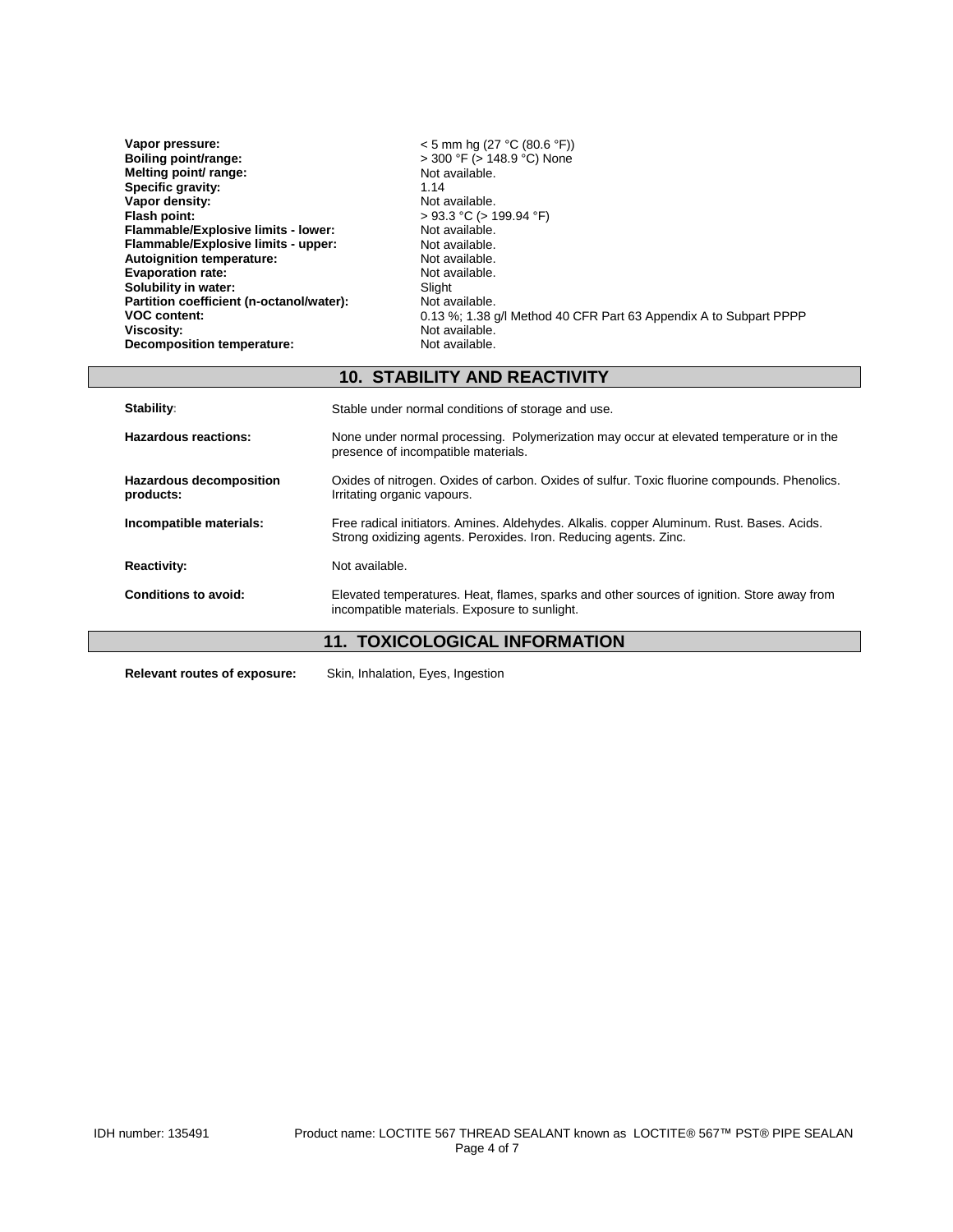## **Potential Health Effects/Symptoms**

| Inhalation of vapors or mists of the product may be irritating to the respiratory system. |
|-------------------------------------------------------------------------------------------|
| Causes skin irritation. May cause allergic skin reaction.                                 |
| Causes eye irritation.                                                                    |
| May cause gastrointestinal tract irritation if swallowed.                                 |
|                                                                                           |

| <b>Hazardous Component(s)</b>          | <b>LD50s and LC50s</b>                                                                                       | <b>Immediate and Delayed Health Effects</b>                                                               |
|----------------------------------------|--------------------------------------------------------------------------------------------------------------|-----------------------------------------------------------------------------------------------------------|
| Polyglycol dimethacrylate              | None                                                                                                         | Allergen, Irritant                                                                                        |
| Polyglycol laurate                     | None                                                                                                         | Allergen, Irritant                                                                                        |
| Ethene, tetrafluoro-, homopolymer      | None                                                                                                         | No Target Organs                                                                                          |
| Titanium dioxide                       | None                                                                                                         | Irritant, Respiratory, Some evidence of<br>carcinogenicity                                                |
| Silica, amorphous, fumed, crystal-free | None                                                                                                         | Nuisance dust                                                                                             |
| <b>Saccharin</b>                       | None                                                                                                         | No Target Organs                                                                                          |
| Epoxy resin                            | None                                                                                                         | Allergen, Irritant                                                                                        |
| Cumene hydroperoxide                   | None                                                                                                         | Allergen, Central nervous system, Corrosive,<br>Irritant, Mutagen                                         |
| Ethylene glycol                        | Oral LD50 (RAT) = $5.89$ g/kg<br>Dermal LD50 (RABBIT) = $9,530$ mg/kg                                        | Blood, Bone Marrow, Central nervous<br>system, Developmental, Eyes, Irritant,<br>Kidney, Liver, Metabolic |
| Cumene                                 | Oral LD50 (RAT) = $2.91$ g/kg<br>Oral LD50 (RAT) = $1,400$ mg/kg<br>Inhalation LC50 (RAT, $4 h$ ) = 8000 ppm | Central nervous system, Irritant, Lung                                                                    |

| <b>Hazardous Component(s)</b>          | <b>NTP Carcinogen</b>                               | <b>IARC Carcinogen</b> | <b>OSHA Carcinogen</b><br>(Specifically Regulated) |
|----------------------------------------|-----------------------------------------------------|------------------------|----------------------------------------------------|
| Polyglycol dimethacrylate              | No.                                                 | No                     | No.                                                |
| Polyglycol laurate                     | No.                                                 | No                     | No.                                                |
| Ethene, tetrafluoro-, homopolymer      | No.                                                 | No                     | No.                                                |
| Titanium dioxide                       | No                                                  | Group 2B               | No                                                 |
| Silica, amorphous, fumed, crystal-free | No.                                                 | No                     | No.                                                |
| Saccharin                              | No                                                  | No                     | <b>No</b>                                          |
| Epoxy resin                            | No.                                                 | No                     | No.                                                |
| Cumene hydroperoxide                   | No.                                                 | No                     | <b>No</b>                                          |
| Ethylene glycol                        | No.                                                 | No                     | No.                                                |
| Cumene                                 | Reasonably Anticipated to be<br>a Human Carcinogen. | Group 2B               | No                                                 |

## **12. ECOLOGICAL INFORMATION**

**Ecological information:** Not available.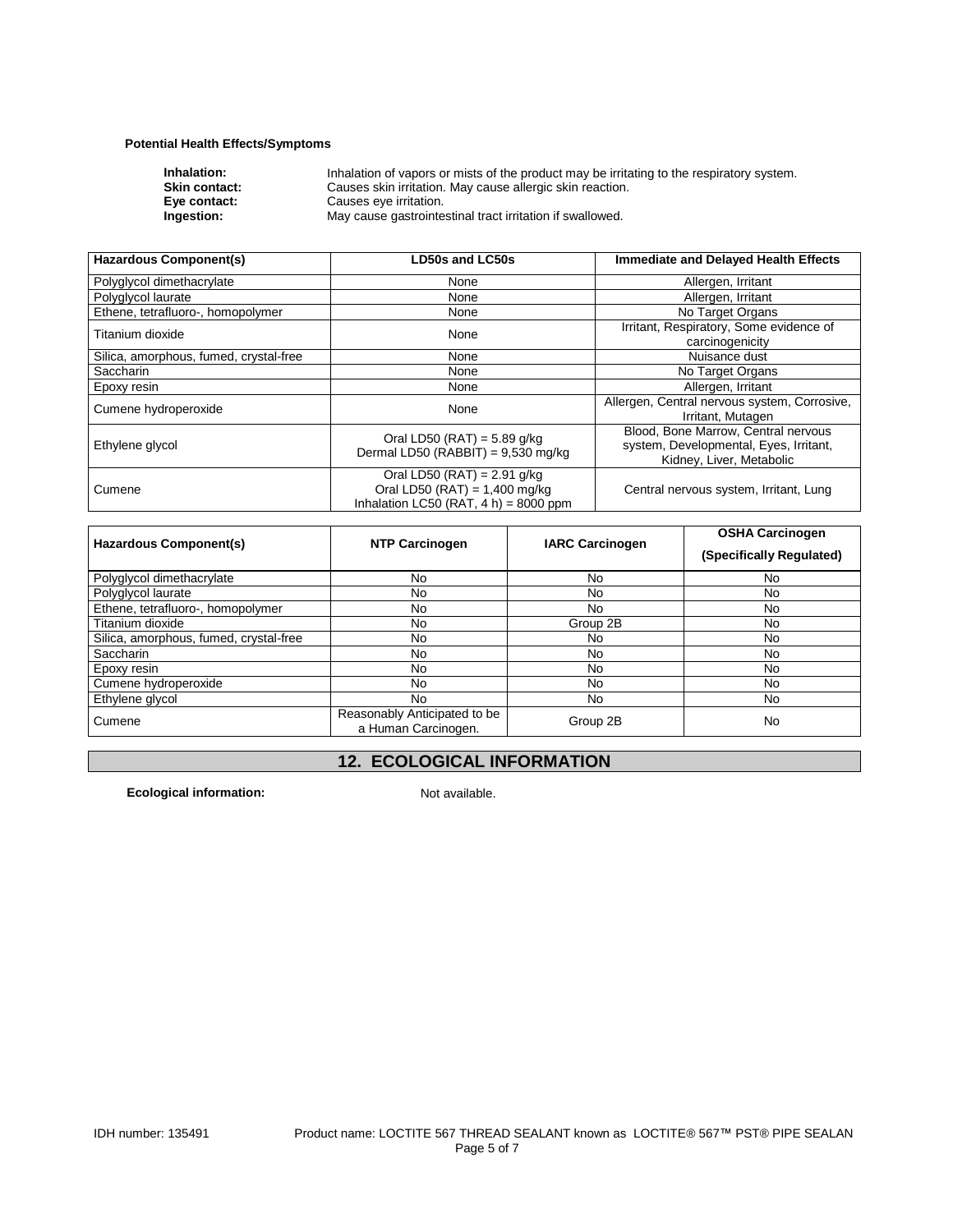# **13. DISPOSAL CONSIDERATIONS Information provided is for unused product only. Recommended method of disposal:** Follow all local, state, federal and provincial regulations for disposal. **Hazardous waste number:** Not a RCRA hazardous waste. **14. TRANSPORT INFORMATION The transport information provided in this section only applies to the material/formulation itself, and is not specific to any package/configuration. U.S. Department of Transportation Ground (49 CFR) Proper shipping name:** Not regulated a Not regulated a Not regulated a Not regulated a None **Hazard class or division:** None<br> **Identification number:** None **Identification number:** Packing group: None **International Air Transportation (ICAO/IATA) Proper shipping name:** Not regulated **Hazard class or division:** None<br> **Identification number:** None **Identification number:** None<br> **Packing group:** None **Packing group: Water Transportation (IMO/IMDG) Proper shipping name:** Not regulated **Hazard class or division:** None<br> **Identification number:** None **Identification number:** Packing group: None **15. REGULATORY INFORMATION United States Regulatory Information**

| <b>TSCA 8 (b) Inventory Status:</b>                                                                           | All components are listed or are exempt from listing on the Toxic Substances Control Act                                                                                                                                                                 |  |  |
|---------------------------------------------------------------------------------------------------------------|----------------------------------------------------------------------------------------------------------------------------------------------------------------------------------------------------------------------------------------------------------|--|--|
|                                                                                                               | Inventory.                                                                                                                                                                                                                                               |  |  |
| TSCA 12 (b) Export Notification:                                                                              | Ethene, tetrafluoro-, homopolymer (CAS# 9002-84-0).                                                                                                                                                                                                      |  |  |
| <b>CERCLA/SARA Section 302 EHS:</b><br><b>CERCLA/SARA Section 311/312:</b><br><b>CERCLA/SARA Section 313:</b> | None above reporting de minimis<br>Immediate Health, Delayed Health<br>This product contains the following toxic chemicals subject to the reporting requirements of<br>section 313 of the Emergency Planning and Community Right-To-Know Act of 1986 (40 |  |  |
| <b>CERCLA Reportable quantity:</b>                                                                            | CFR 372). Saccharin (CAS# 81-07-2).<br>Cumene hydroperoxide (CAS# 80-15-9) 10 lbs. (4.54 kg)                                                                                                                                                             |  |  |
| <b>California Proposition 65:</b>                                                                             | This product contains a chemical known in the State of California to cause cancer. This<br>product contains a chemical known to the State of California to cause birth defects or other<br>reproductive harm.                                            |  |  |
| <b>Canada Regulatory Information</b>                                                                          |                                                                                                                                                                                                                                                          |  |  |
| <b>CEPA DSL/NDSL Status:</b>                                                                                  | All components are listed on or are exempt from listing on the Canadian Domestic<br>Substances List.                                                                                                                                                     |  |  |
| <b>16. OTHER INFORMATION</b>                                                                                  |                                                                                                                                                                                                                                                          |  |  |

**This safety data sheet contains changes from the previous version in sections:** New Safety Data Sheet format. 11

Prepared by: Sheila Gines, Regulatory Affairs Specialist

**Issue date:** 07/08/2015